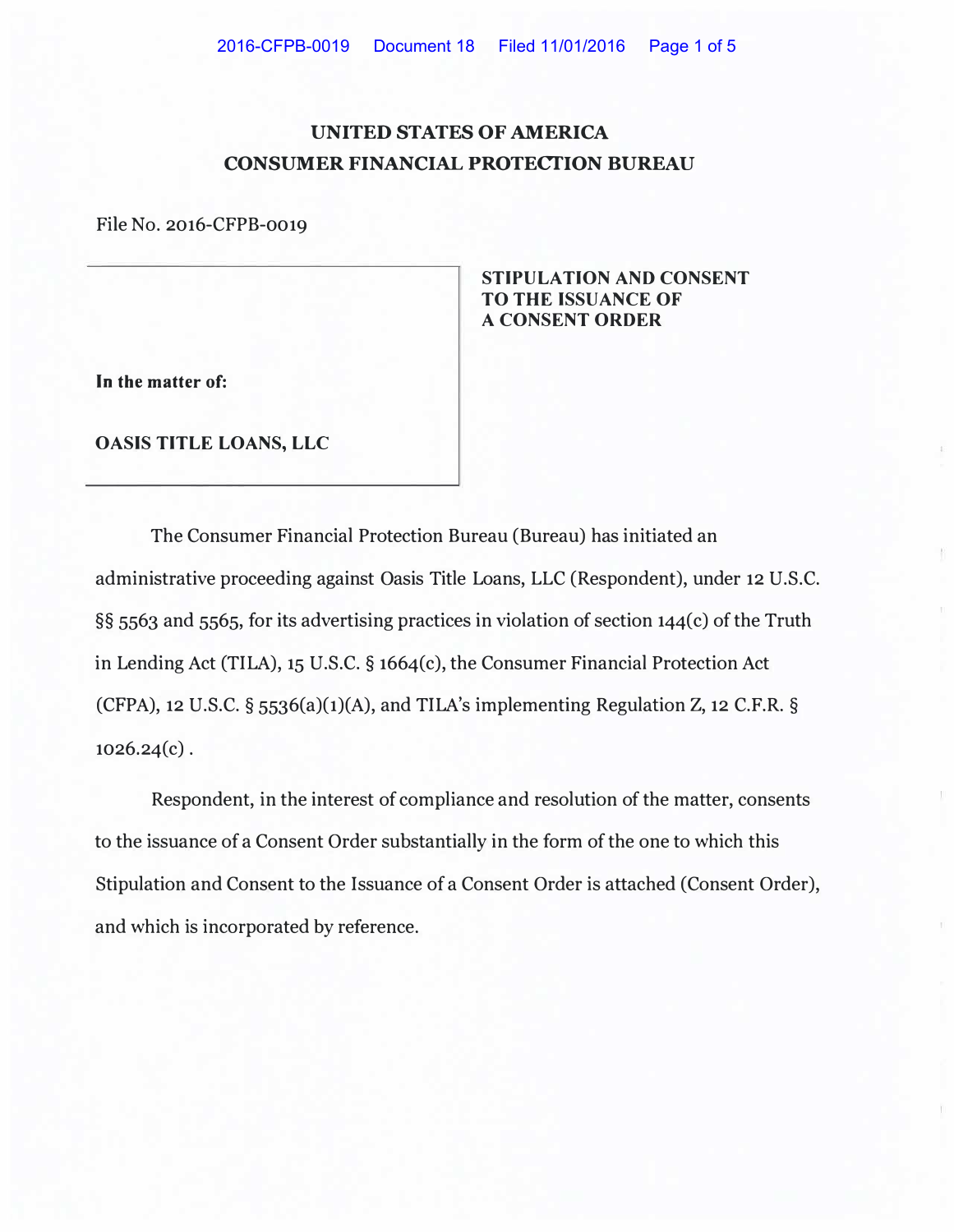In consideration of the above premises, Respondent agrees to the following:

## **Jurisdiction**

**1.** The Bureau has jurisdiction over this matter under sections 1053 and 1055 of the Consumer Financial Protection Act of 2010 (CFPA), 12 U.S.C. **§§** 5563, 5565.

## **Consent**

- 2. Respondent agrees to the issuance of the Consent Order and admits the facts necessary to establish the Bureau's jurisdiction over Respondent and the subject matter of this action.
- 3. Respondent agrees that the Consent Order will be deemed an "order issued with the consent of the person concerned" under 12 U.S.C. **§** 5563(b)(4), and agrees that the Consent Order will become a final order, effective upon issuance, and will be fully enforceable by the Bureau under 12 U.S.C. **§§** 5563(d)(1) and 5565.
- 4. Respondent voluntarily enters into this Stipulation and Consent to the Issuance of a Consent Order.
- 5. The Consent Order resolves only Respondent's potential liability for law violations that the Bureau asserted or might have asserted based on the practices described in Section IV of the Consent Order, to the extent such practices occurred before the Effective Date and the Bureau knows about them as of the Effective Date. Respondent acknowledges that no promise or representation has been made by the Bureau or any employee, agent, or representative of the Bureau, about any liability outside of this action that may have arisen or may arise from the facts underlying this action or immunity from any such liability.
- 6. Respondent agrees that the facts described in Section IV of the Consent Order will be taken as true and be given collateral estoppel effect, without further proof,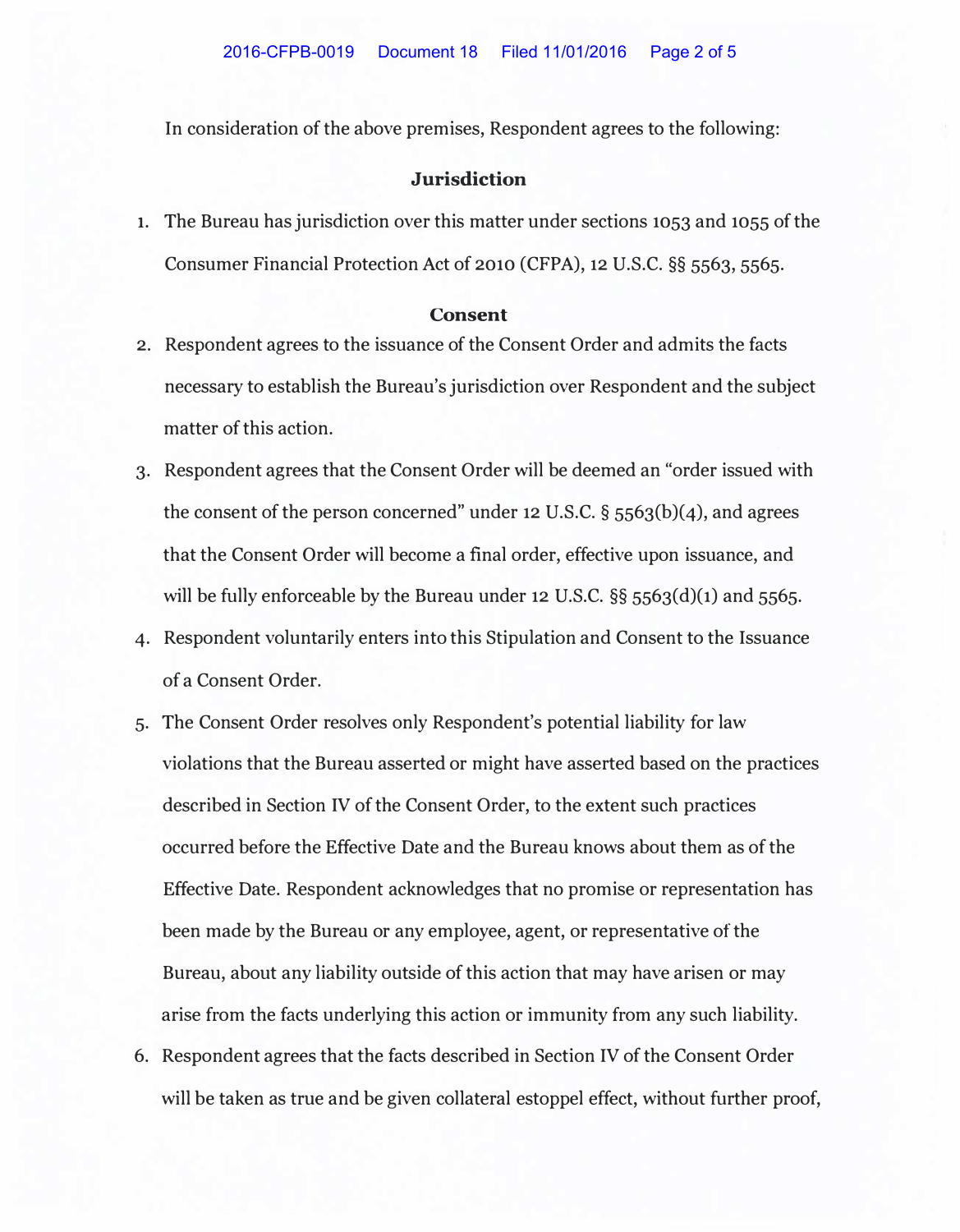in any proceeding before the Bureau to enforce the Consent Order, or in any subsequent civil litigation by the Bureau to enforce the Consent Order or its rights to any payment or monetary judgment under the Consent Order.

- 7. The terms and provisions of this Stipulation and the Consent Order will be binding upon, and inure to the benefit of, the parties hereto and their successors in interest.
- 8. Respondent agrees that the Bureau may present the Consent Order to the Bureau Director for signature and entry without further notice.

## **Waivers**

- 9. Respondent, by consenting to this Stipulation, waives:
	- a. Any right to service of the Consent Order, and agrees that issuance of the Consent Order will constitute notice to Respondent of its terms and conditions;
	- b. Any objection to the jurisdiction of the Bureau, including, without limitation, under section 1053 of the CFPA, 12 U.S.C. § 5563;
	- c. The rights to all hearings under the statutory provisions under which the proceeding is to be or has been instituted; the filing of proposed findings of fact and conclusions of law; proceedings before, and a recommended decision by, a hearing officer; all post-hearing procedures; and any other procedural right available under section 1053 of the CFPA, 12 U.S.C. § 5563, or 12 CFR Part 1081;
	- d. The right to seek any administrative or judicial review of the Consent Order;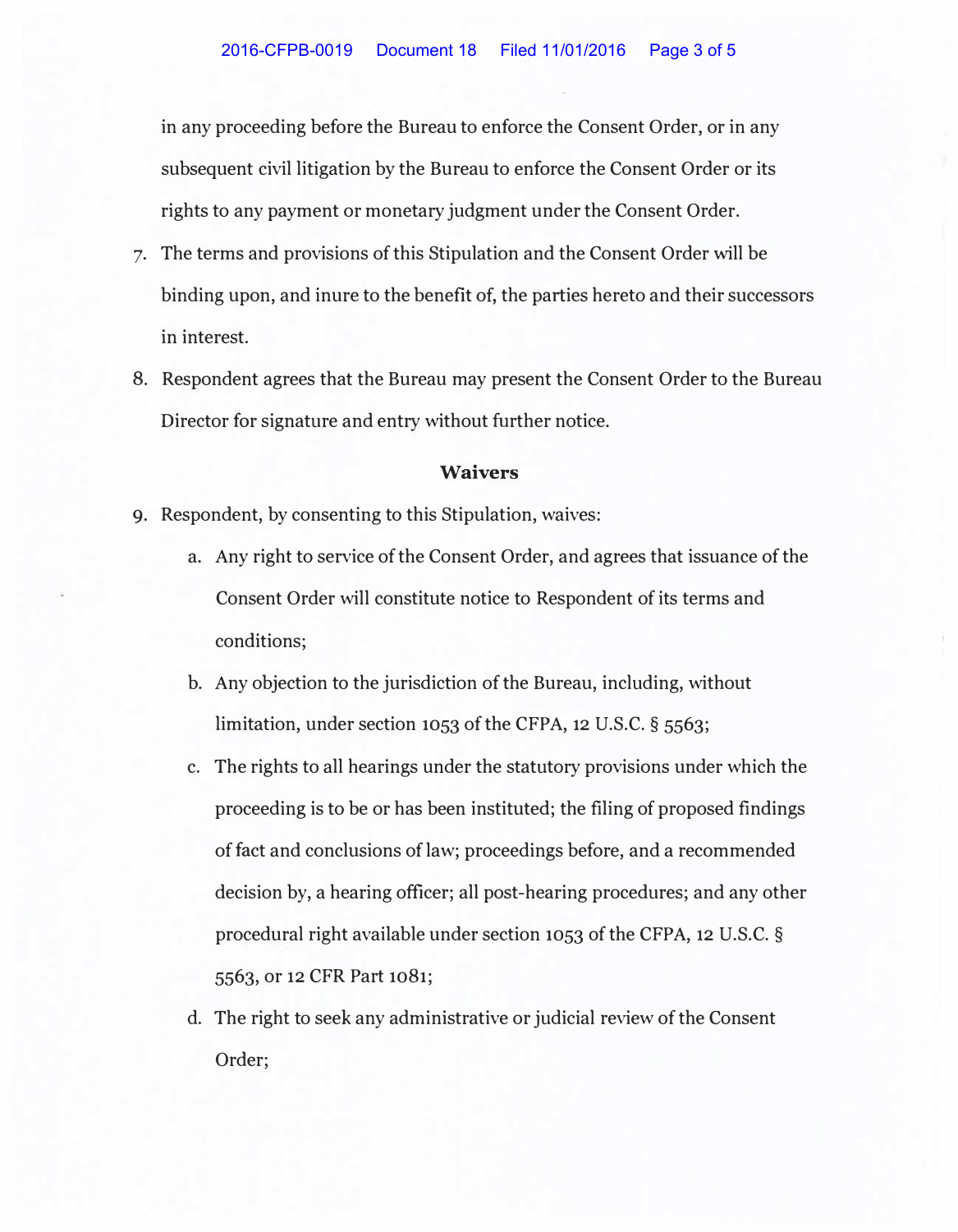- e. Any claim for fees, costs or expenses against the Bureau, or any of its agents or employees, and any other governmental entity, related in any way to this enforcement matter or the Consent Order, whether arising under common law or under the terms of any statute, including, but not limited to the Equal Access to Justice Act and the Small Business Regulatory Enforcement Fairness Act of 1996; for these purposes, Respondent agrees that Respondent is not the prevailing party in this action because the parties have reached a good faith settlement;
- f. Any other right to challenge or contest the validity of the Consent Order;
- g. Such provisions of the Bureau's rules or other requirements of law as may be construed to prevent any Bureau employee from participating in the preparation of, or advising the Director as to, any order, opinion, finding of fact, or conclusion of law to be entered in connection with this Stipulation or the Consent Order; and
- h. Any right to claim bias or prejudgment by the Director based on the consideration of or discussions concerning settlement of all or any part of the proceeding.

OASIS TITLE LOANS, LLC BY:

Adam M. Rolnick Date Member, Oasis Title Loans, LLC

 $1002716$